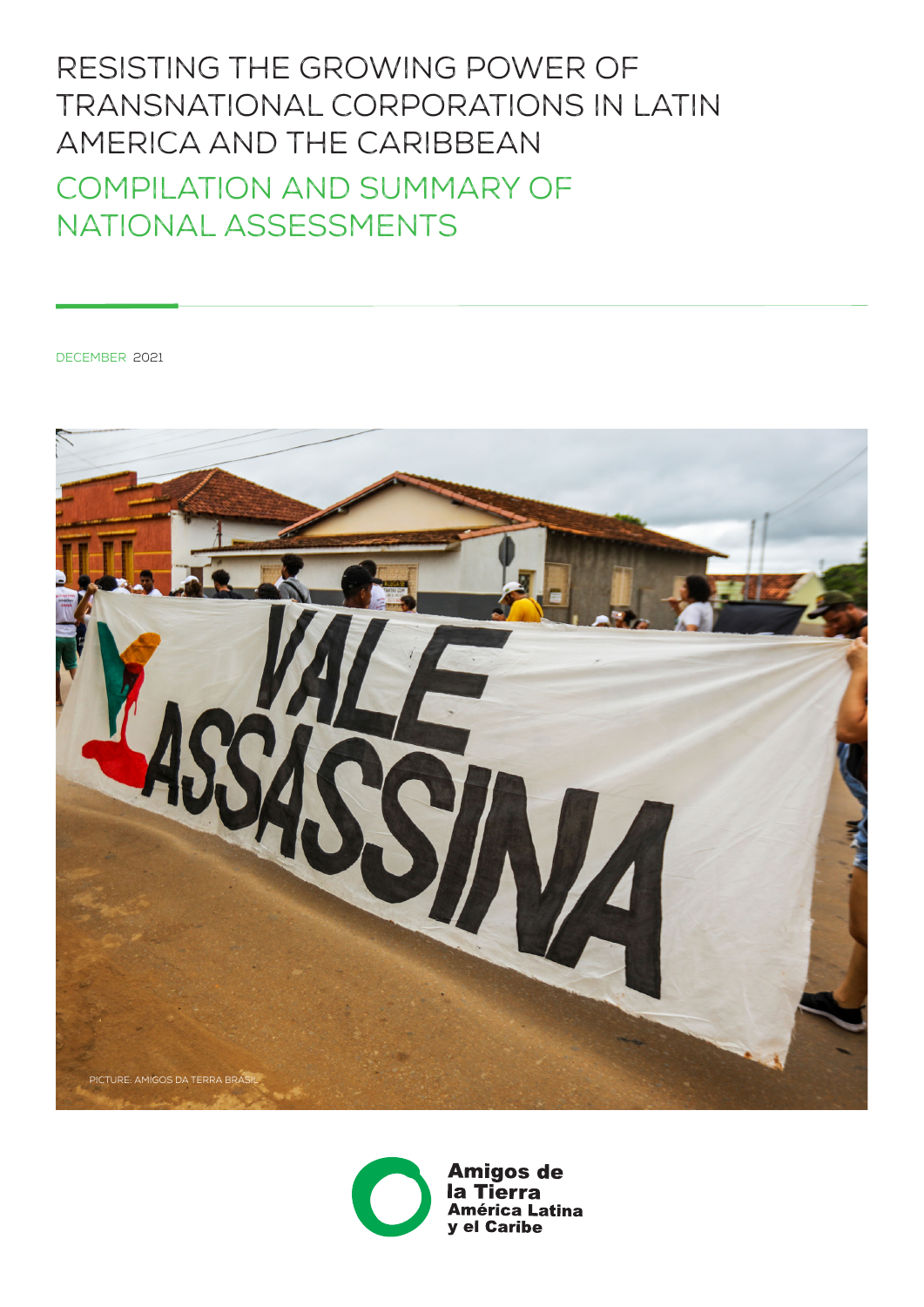

**https://atalc.org[/](https://atalc.org/) [@atalc](https://twitter.com/atalc) <https://www.facebook.com/atalc>**

Amigos da Terra Brasil

Design: Nicolás Medina, Real World Radio | Friens of the Earth International

December 2021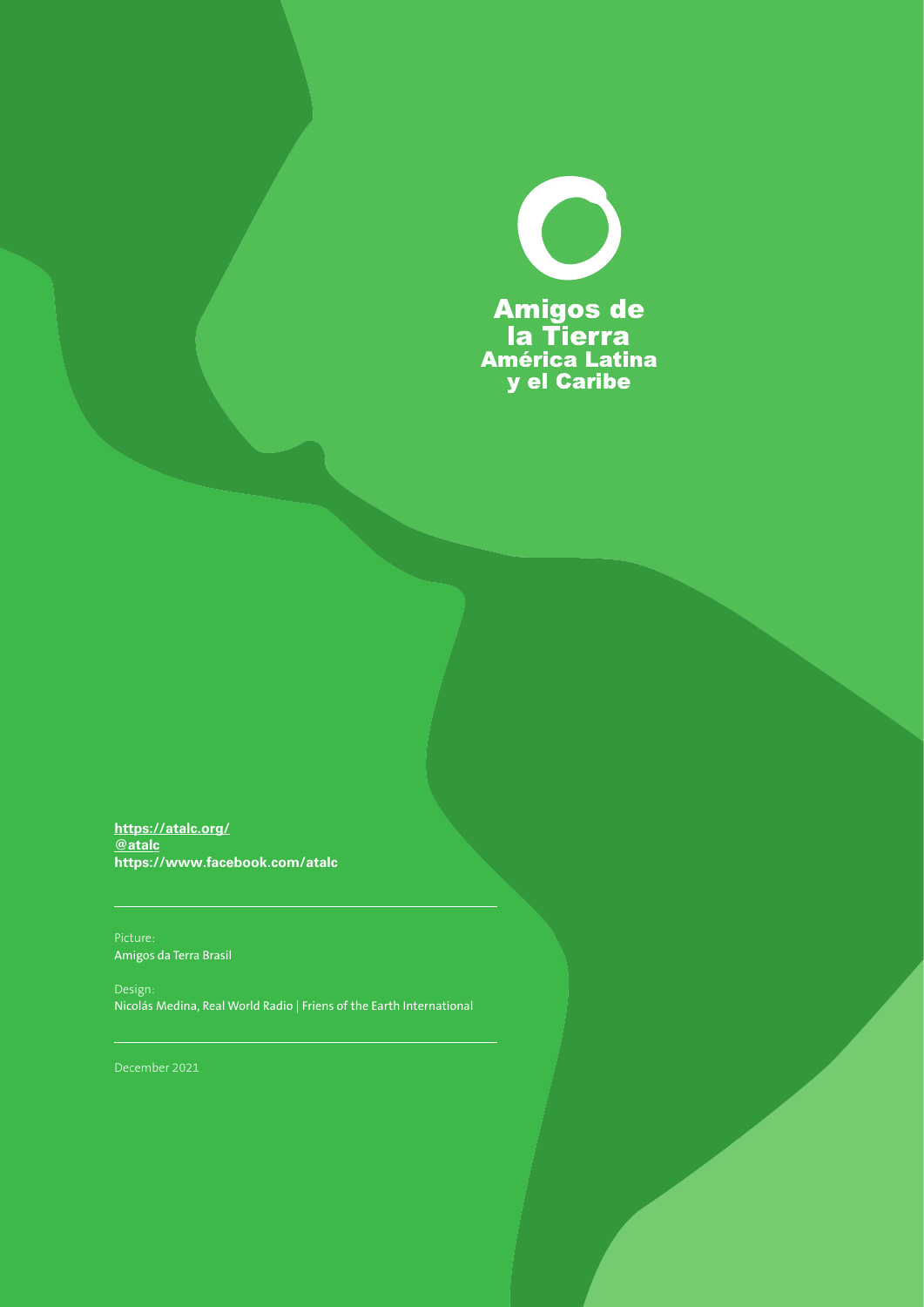### **Resisting the Growing Power of Transnational Corporations in Latin America and the Caribbean /** Compilation and Summary of National **Assessments**

Friends of the Earth Latin America and the Caribbean (ATALC)<sup>1</sup>

December 2021

This document summarises the main findings of eight national assessments<sup>2</sup> on the growing power of transnational corporations in the agriculture and energy sectors, and the policy and legislative changes that have facilitated this concentration of power. The assessments were conducted by Friends of the Earth Latin America and the Caribbean (ATALC) member organisations in their respective countries.

The national organisations' work made it possible to capture general trends for the region and to identify the political frameworks imposed under the neoliberal economic model. With the complicity of governments, the concentration of power has different consequences for peoples, with greater implications for women in relation to violations of their rights.

#### **The studies surfaced a series of common elements:**

**>** Most regulatory frameworks were imposed in deeply antidemocratic scenarios that deny social participation and the rights of peoples, including contexts of militarisation and the criminalisation and persecution of social movements. These anti-democratic processes have affected certain sectors more than others – in particular, peasants, Indigenous Peoples, Afro-descendent people, the working classes, and women.

**>** Transnational corporations (TNCs) are leading a strong offensive to control territories. Through lobbying and political pressure, TNCs have induced governments aligned with the neoliberal model to broaden the agricultural frontier and expand monoculture plantations, as well as to push forward hugely destructive energy mega-projects.

**>** Neoliberalism and the power exercised by TNCs have clearly materialised in governmental programs to reform the State, public policies, and regulations – with multiple adverse effects on territories and peoples, further exacerbated by trade and investment liberalisation treaties.

**>** All cases have surfaced direct impacts on women, with a marked emphasis on the lack of access to land and means to sustain livelihoods. Violence against women is of particular concern, especially as it has become more severe due to militarisation and regulatory changes that undermine women's rights.

**>** Dispossession, forced displacements, and the precariousness of life in rural areas are intensified through policy and regulatory changes, as well as with violence and persecution. Land tenure and territorial conflicts go hand in hand with the criminalisation of defenders.

This synthesis document also offers strategies that can confront current policies and the power of TNCs.

<sup>1.</sup> This document was written by Friends of the Earth Brazil, CENSAT Agua Viva/ Friends of the Earth Colombia, CESTA /Friends of the Earth El Salvador, COECO Ceiba / Friends of the Earth Costa Rica, Movimiento Madre Tierra /Friends of the Earth Honduras, Tierra Nativa /Friends of the Earth Argentina, UDAPT /Friends of the Earth Ecuador, and Otros Mundos A.C. /Friends of the Earth Mexico, with the support of ATALC. 2. The national assessments were conducted by the above-mentioned groups in Costa Rica, El Salvador, Brazil, Argentina, Mexico, Ecuador, Honduras, and Colombia.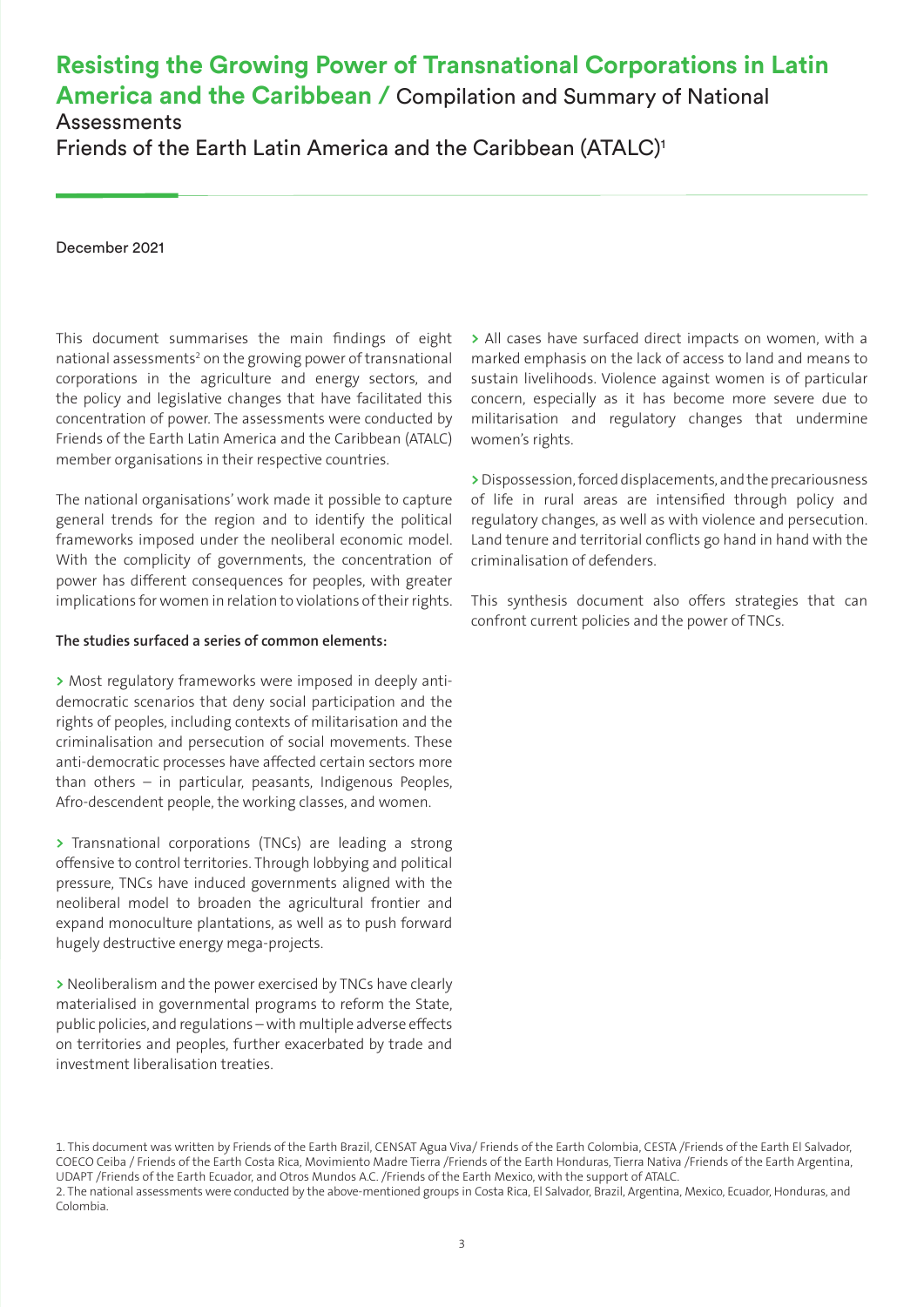### **I. Historical trends in the imposition of policies that facilitate the growing power of transnational corporations.**

During the early 1990s, different countries in the region – like Costa Rica and El Salvador – instituted a series of political reforms in a bid to restructure or "modernise" the State. Ultimately, though, the reforms leaned towards liberalising the economy and creating the conditions to install the neoliberal model and its structural underpinnings.

Although the constitutional and regulatory changes made during this period included a political narrative of guaranteeing rights within the Welfare State, they actually encouraged the privatisation and commodification of the commons under economic liberalisation schemes, with profound implications for the fulfilment of rights. This also opened the door to the entry of domestic private companies and TNCs into areas that were once the exclusive responsibility of the States, such as public services and the necessary resources to guarantee those services – water and energy. The participation of publicprivate partnerships became a trend throughout the region and as a result, the model of TNC involvement began to gain ground in Latin America at an accelerated pace.

The free trade doctrine – and the treaties that were forcefully imposed and implemented in the region starting in the 1990s – gave rise to a period of conflicts that continues today, facilitating the accumulation of capital through the presence of TNCs in national territories, and the subjugation of peoples to the market.

Each of the national assessments that inform this synthesis report identified governmental programs that facilitated transnational participation in the energy and agriculture sectors.

In Costa Rica, economic policy changes drastically affected the agriculture sector. Among them, the Structural Adjustment Programs (SAP) implemented between 1985 and 1991; the 2007 approval of the Free Trade Agreement between the United States, the Dominican Republic, and Central America (DR-CAFTA); and Costa Rica's entry into the Organisation for Economic Co-Operation and Development (OECD) Committee for Agriculture in 2020. The OECD guidelines – in Costa Rica and in other countries – have served to standardise, homogenise, and create national policies in line with Free Trade Agreements (FTAs) and investment protection treaties.

Costa Rica's agricultural policies in recent decades have favoured an agro-export model that focuses on the promotion of monoculture plantations, causing profound economic, social, and ecological imbalances. The Mesoamerican country is growing more products for export in less land, and it is exporting fruits as well as products manufactured in maquilas (sweatshops). Moreover, it is increasingly importing food. On average, 61% of the country's staple crops comes from external markets; according to the 6th National Agricultural Census conducted in 2014, 34% of rice is imported, as is 69% of maize and 73% of beans.<sup>3</sup>

In Mexico, every presidential administration has enacted public policies that give greater benefits to local oligarchies or TNCs, either directly or through measures that rhetorically commit to strengthening the Mexican agricultural sector. A significant period for neoliberal economic globalisation began in the 1990s, with the consolidation of trade liberalisation policies that undermine the rights and possibilities of peasants and small-scale producers.

Of particular importance was the negotiation and subsequent implementation of the North American Free Trade Agreement (NAFTA), one of the many initiatives to open markets and liberalise trade between two or more countries in Latin America, ostensibly to boost economic growth. Since NAFTA's entry into force, successive Mexican governments pushed through reforms in the different ministries that dealt with peasants and producers, and with rural development. This led to the disappearance of several key institutions promoting agricultural production, distribution, and food security, gradually orienting the country towards an agro-export model in relation to its main trading partner – the United States.

El Salvador adopted a neoliberal economic model at the end of the civil war, with an immediate result of severely damaging agriculture. The new model imposed the falsehood that the State should not have a national production policy, because the market would facilitate the import of affordable food. This led to the dismantling and disappearance of institutions that supported peasant agriculture, including the disappearance of programmes that, despite the civil war, had enabled El Salvador to have a good agricultural yield. These changes caused a decline in the agricultural sector's share of the Gross Domestic Product (GDP), an acceleration of migration from the countryside to cities and abroad, and an increase in dependence on imported food, along with other relevant impacts.

With the economic opening based on the 1991 constitution and the FTA with the United States, Colombia adopted the same neoliberal recipes that bankrupted national producers,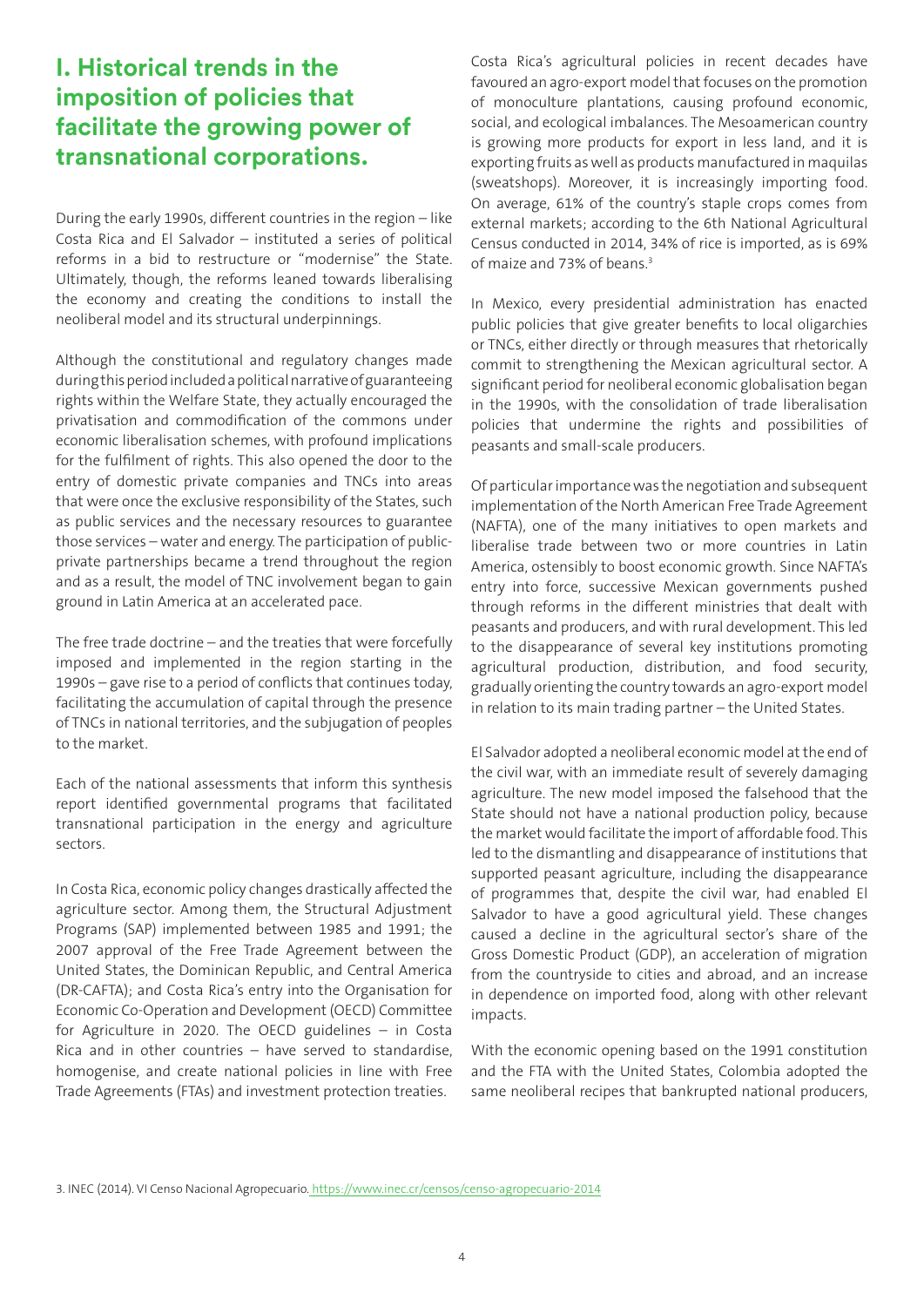installed regulations favouring public-private partnerships, and dismantled institutions that supported peasants and small-scale producers. With the support of the United States, the policies were accompanied by the militarisation of the country, using the development aid doctrine as a counterinsurgency strategy implemented through Plan Colombia and, later (in the first decade of the 2000s), under the pernicious democratic security doctrine.

Argentina currently has 55 Bilateral Investment Treaties (BITs) in force. The majority of these BITs were signed during Carlos Menem's first neoliberal government between 1990 and 1995, creating a wave of foreign investments in the country. The foreign direct investment that reached Argentina in this period was concentrated on the privatisation of public services and transfers of shares within the private sector. Of the total inward flow of foreign direct investment between 1992 and 2000, 56% was destined for the purchase of both State-owned and private enterprises.4

Foreign investment in Argentina is a long-standing problem that is directly linked to transnational actors and territorial control. The privatisation wave of the 1990s was followed by numerous lawsuits in international Investor-State Dispute Settlement (ISDS) tribunals. Argentina was the country in the region most frequently sued by TNCs, especially after the 2001 crisis, and was heavily penalised by the tribunals. Twenty percent of the claims involved drinking water, and directly affected people's food sovereignty and their right to health. The most emblematic case against the State of Argentina was the claim by TNCs Suez and Aguas de Barcelona at the International Centre for Settlement of Investment Disputes (ICSID), which operates under the auspices of the World Bank (WB). ICSID ruled against Argentina on 2 August 2010 – four years after the drinking water company was re-nationalised, and just five days after the United Nations (UN) declared "the right to safe and clean drinking water and sanitation as a human right that is essential for the full enjoyment of life and all human rights."5

Brazil experienced similar economic liberalisation in the 1990s, and the current scenario is alarming. Jair Bolsonaro was elected president of the country in 2018, marking the extreme right's ascent to power. His political platform included austerity policies; liberalisation and deregulation of the economy; privatisation and increased exploitation of mining resources; and the expansion of agribusiness.

He also maintained a blatant contempt for social movements, *quilombola* and peasant communities, and Indigenous

Peoples; a marked anti-environmentalism; and the persecution of left-wing ideologies.

Along those lines, the Bolsonaro government has imposed far-reaching changes that threaten territories and the rights of peoples. Brazil's economic policy is in line with the Chicago School doctrine and the major international financial institutions, such as the International Monetary Fund (IMF). This has meant huge budget cuts for social welfare, healthcare, education, and job creation; privatisations of the energy sector and the post office; and social security reform. Among other aspects of his political programme is the weakening – or outright dismantling – of spaces for democratic participation, cutting the budgets and eliminating the autonomy of civil society participation bodies such as the National Human Rights Council and the National Environment Council. His iron-fisted anti-indigenous policy has manifested in multiple ways, including cutting the budget of the National Indian Foundation *(Fundação Nacional do Índio* - FUNAI),6 and his refusal to demarcate new indigenous lands while simultaneously negotiating and authorising the entry of illegal miners and loggers onto indigenous lands. Additionally, the government has expressed its intention to withdraw from the International Labour Organisation (ILO) Convention 169, an international treaty that establishes the standard for obtaining free, prior, and informed consent from traditional peoples for any project that may affect them or their territories.

A review of the conditions that prevailed from the 1990s onwards in each of the countries included in the assessment exposes economic liberalisation and its various features as a common trend promoting changes in national policies to facilitate private sector participation in the different areas of the region's national economies. This in turn permitted the entry of transnational actors into the agriculture sector and the provision of public services. Policy changes along with the signing of FTAs and BITs imposed new conditions on the agriculture and energy sectors, adversely affecting peasants and local small-scale producers who began to compete with transnational food production and distribution corporations, while simultaneously confronting territorial conflicts due to violations of the rights to water and energy, and the dispossession and displacement inherent in the transnational occupation of territories.

<sup>4.</sup> Ghiotto Luciana and Laterra Patricia (Eds.). 25 Años de Tratados de Libre Comercio e Inversión en América Latina. Buenos Aires. 2020. 5. Resolution 64/292 adopted by the General Assembly on 28 July 2010, on the human right to water and sanitation [https://undocs.org/pdf?sym-](https://undocs.org/pdf?symbol=en/a/res/64/292)

[bol=en/a/res/64/292](https://undocs.org/pdf?symbol=en/a/res/64/292) 

<sup>6.</sup> Justica Global et. al. The Impact of Covid-19 on the Defence of Human Rights in Brazil. Geneva: FIDH. 2021. [https://www.fidh.org/IMG/pdf/ra](https://www.fidh.org/IMG/pdf/rapport-bresil2021ang.pdf)[pport-bresil2021ang.pdf](https://www.fidh.org/IMG/pdf/rapport-bresil2021ang.pdf)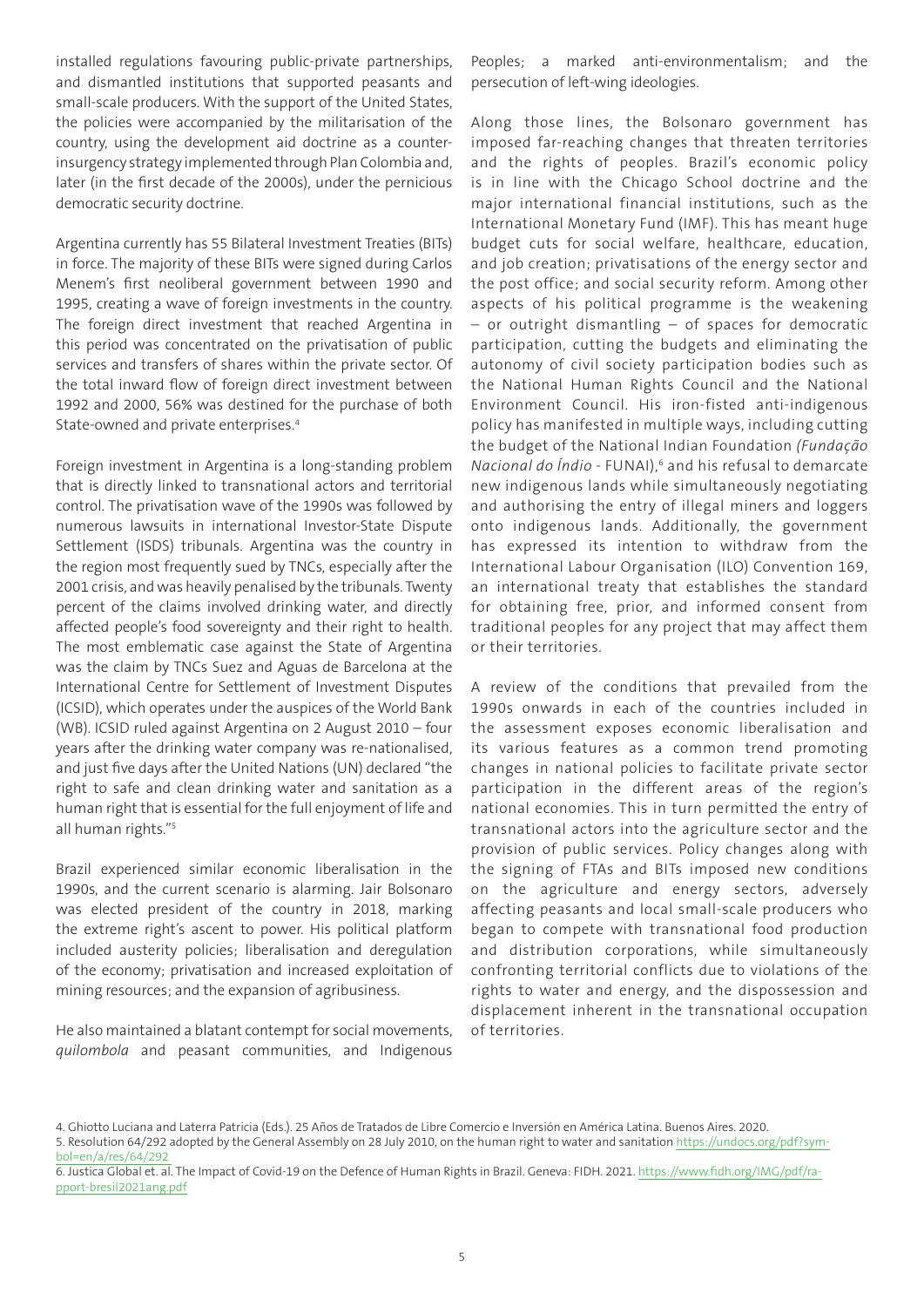It is also clear that in most cases, these reforms came about through undemocratic governmental decisions without any public participation in national decisionmaking processes, even when the new model had direct repercussions on peasants, small-scale producers, and national manufacturers.

# **II. Creating and exacerbating territorial conflicts.**

Another aspect of the growing power of TNCs in the agriculture and energy sectors is the escalation of territorial conflicts. A review of this phenomenon in the different countries analysed in this assessment surfaced the finding discussed below.

In Costa Rica, the policy to promote the agro-export sector primarily based on encouraging corporate-held monocultures has created various conflicts, with significant negative effects on peasants and small-scale farmers as well as indigenous and local communities. It also created conflicts due to the expansion of the agricultural frontier, the use of pesticides, and the boost to agribusiness.

#### **Many of the territorial conflicts in the country relate to:**

> Competition between monoculture and food production in the same territory.

> The dispute between two types of territoriality: peasant versus agribusiness.

> The increase in exports and imports.

> Continued concentration of land, increasingly held by a fewer number of large corporations.

The expansion of agribusiness is responsible for the deforestation of hundreds of hectares of forest area. The 2019 State of the Nation Report revealed that there are 3,824 hectares planted with pineapple within protected areas such as the Northern Border Corridor, the Maquenque Wildlife Refuge, and Barra del Colorado. The pineapple plantations have also encroached on 16,324 hectares of wetlands.<sup>7</sup> This, added to the various conflicts over the contamination of communal aqueducts and agrochemical poisoning, reveals a major contradiction between the country's proclaimed vocation for nature conservation and the production dynamics of expanding destructive monocultures like pineapple plantations.

The territories claimed to be available for this monoculture expansion are the very lands that peasant communities are defending.

Another consequence of this expansion is the intensive use of agrochemicals. Costa Rica is the world's leading importer of pesticides or poisons. In 2010, Costa Rica 24.56 Kilograms of active ingredients (the chemical compound that acts as a pesticide) per hectare per year, followed by Colombia at 17.50 and China at 14.81.8

Poverty has not been reduced in the rural areas around which the various monoculture plantations, despite the agricultural sector's position as the second largest source of employment in Costa Rica. In rural areas, 30.3% of households live below the poverty line and informal employment in the sector is growing from around 50% to around 60%.9

As mentioned earlier, the anti-indigenous discourse in Brazil is stronger than ever, and the constant attacks by the government and its ministries – which are heavily influenced by the agricultural and extractive sectors – are echoed in discussions taking place at the country's Supreme Court. The main threat is the Constitutional Court's potential endorsement of the "Milestone Thesis" (Marco Temporal in Portuguese), which recognises as ancestral lands only those occupied by indigenous communities at the time of the Constitution's entry into force in 1988. The thesis is defended by large rural producers and has the support of the Attorney General's Office, which is controlled by Bolsonaro's government; it is immensely detrimental to Indigenous Peoples who make claims on their ancestral lands, having been displaced and removed from their lands many times throughout our history.

The scenario above demonstrates the government's intense contempt for any kind of public participation. Its main base of support today is agribusiness and extractivism; this is brutally evident in its treatment of popular and working-class collective subjects and in its imposition of policies that have been criticised worldwide, even by other countries that are generally viewed as pro-corporate.

The current government's development discourse entails the expansion of the mining frontier and the deregulation of the sector, benefitting big business. The dumping of up to 221 tonnes of mercury into the environment from illegal mining, with the ensuing contamination of water, is a reality that is ravaging Brazil. The Ministry of Mines and Energy's Decree

8. TCRN Staff, "Is Agriculture in Costa Rica on Route for Extinction?" The Costa Rica News, 29 June 2021. [\(https://thecostaricanews.com/is-agricultu](https://thecostaricanews.com/is-agriculture-in-costa-rica-on-route-for-extinction/)[re-in-costa-rica-on-route-for-extinction/](https://thecostaricanews.com/is-agriculture-in-costa-rica-on-route-for-extinction/) See also (in Spanish), FAO (2011). Costa Rica: Número uno del mundo en uso de agroquímicos. [https://www.fao.](https://www.fao.org/in-action/agronoticias/detail/es/c/508248/) [org/in-action/agronoticias/detail/es/c/508248/](https://www.fao.org/in-action/agronoticias/detail/es/c/508248/)

<sup>7.</sup> FECON. Aumentan en 300% las invasiones de Piñeras en Áreas Silvestres Protegidas y Humedales. 2019.

<sup>9.</sup> Ministerio de Hacienda (2019). Informalidad en la Economía Costarricense y su Impacto en los Ingresos Fiscales.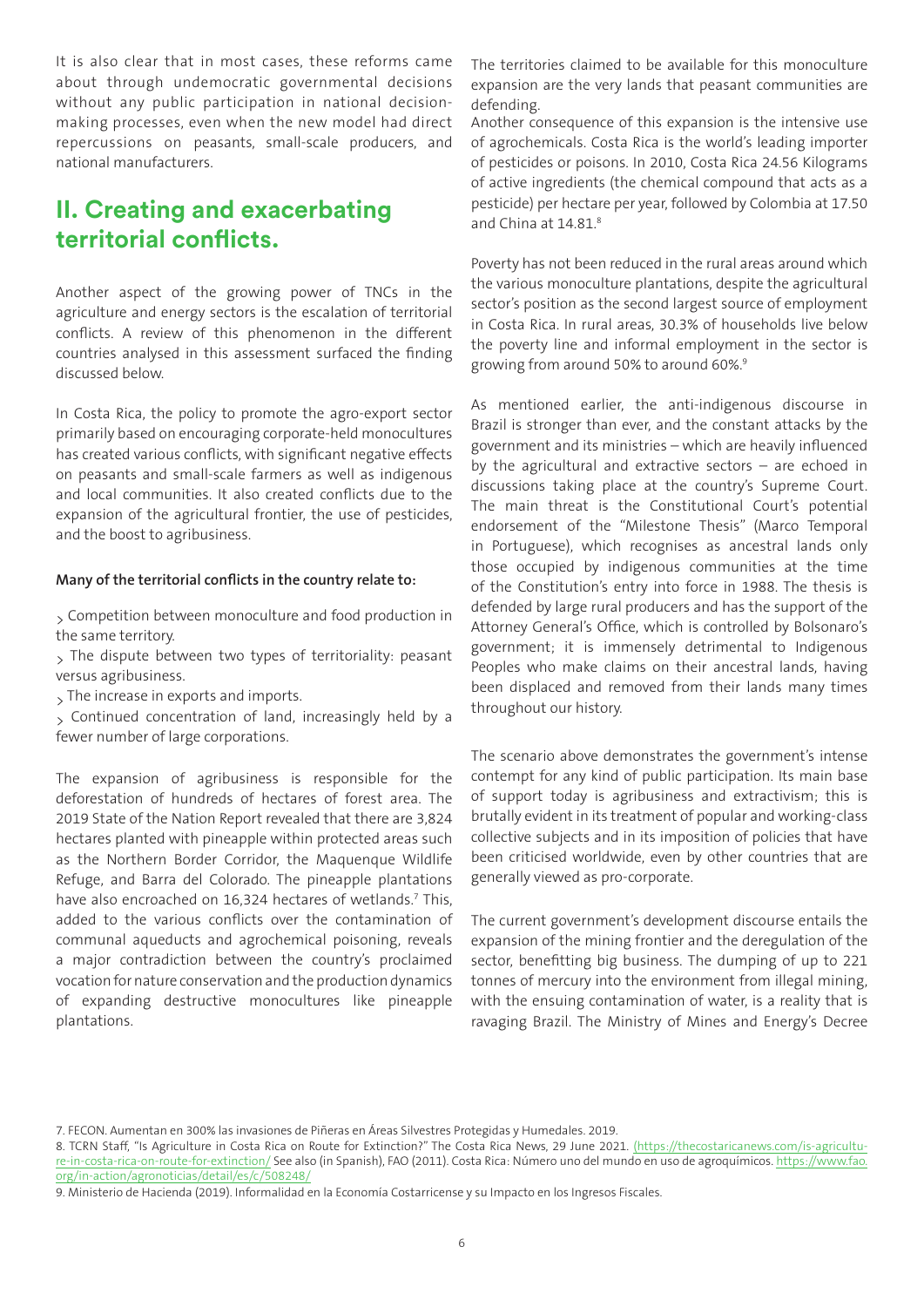N ° 135 / GM1 designating mining as an "essential activity", which continued uninterrupted even during the worst days of the pandemic, demonstrates the prominence of extractivism in the macroeconomic structure of the South American giant.

In El Salvador, the surface area dedicated to sugar cane monoculture has grown in recent years. In 2002, 89,740 hectares were used for sugar cane cultivation, equal to 4.26% of the national surface area; between 2000 and 2015, the percentage of surface area dedicated to this crop rose to 20%. According to the Ministry of Environment and Natural Resources land use data, 13 of the country's 14 departments have land dedicated to sugar cane cultivation at different scales; 58.2% of the total cultivated area is concentrated in four coastal departments – La Paz, Sonsonate, Usulután, and La Libertad<sup>10</sup>

The expansion of sugar cane monoculture displaced the cultivation of staple crops, as sugar cane requires highquality soil. These monocultures also expanded to irrigated areas, primarily in the Western and Central regions of the country. Sugar production is very demanding of surface and groundwater; it requires agrochemicals such as glyphosate (which is very harmful to human health and the environment), uses widespread pre-harvest burning, and has spread to coastal areas such as Jiquilisco Bay, where it contributes to the degradation of the mangrove ecosystem. At this time, the relevant authorities neither control nor intervene in the cultivation of this crop.

In Argentina, the corporate-led advance of monoculture plantations has increased the use of pesticides – from 300,000 tonnes per year in 1990 to 4.6 million tonnes in 2019, according to information published by the Chamber of the Argentine Fertiliser Industry (CIAFA for its acronym in Spanish). The most prominent companies leading the market are Syngenta, Bayer-Monsanto, BASF, Corteva and FMC, Dow AgroSciences, Dupont, Rizobacter, and Bioagro, most of which are foreign-owned. The presence of transnational companies in the pesticide market accounts for most of the supply of inputs for cultivating crops.

The impacts of the model at the territorial level are very visible. It is estimated that at least 14 million people in the country have been exposed to fumigation with toxic agrochemicals. Each year, there is an increase in the coverage, production, and use of toxic agrochemicals for cultivation. Not only is the poisoning persistent, but new formulations and combinations of highly toxic substances are gradually being incorporated.

In Colombia, territorial conflicts have also intensified due to the involvement of agro-industrial and mining-energy TNCs; the privatisation processes have created conflicts for people in relation to resource-grabbing and pollution.

Well-known conflicts include those in the Department of La Guajira over open-pit coal mining carried out by TNCs grouped under the name El Cerrejón Limited; in the Bajo Atrato Chocoano sub-region over agrofuels; and in the Department of Valle del Cauca over land-grabbing for agrofuel crops and for the paper industry, involving TNCs such as Smurfit Kappa Cartón Colombia.

### **III. The growing power of TNCs and national impacts.**

The countries included in the assessment share certain features that help identify the growing power of TNCs. The most important features are discussed below.

El Salvador's trade policy is largely determined by its commitments within the Central American Common Market (CACM) and those arising from the Free Trade Agreement between the United States, Central America, and the Dominican Republic (DR-CAFTA).

A few Central American and transnational corporations dominate the market for certified white maize seed. In 2008, the transnational company Monsanto (now Bayer/Monsanto) acquired Guatemala-based Semillas Cristiani Burkard, which for many years controlled a large portion of the private maize seed market in Central America. With this move, Bayer Monsanto holds just over 70% of the private maize seed market in Central America. Processing and marketing/sales of white maize is also highly concentrated among the following companies: MASECA, HARISA, and INDUMASA, which process maize into flour for making tortillas (harina nixtamalizada), and DIANA, which produces snack foods. The four industrial companies purchase local white maize, which then allows them to import maize duty-free (according to DR-CAFTA). For example, for every kilo of local maize that they declare as their intention to purchase, they are entitled to import 4 kilos duty free.

Likewise, the increase and expansion of sugar cane production can be viewed as a consequence of the national commitments made within FTAs like DR-CAFTA and the Association Agreement between Central America and the European Union, which set sugar export quotas that end up benefiting the corporations that control the market. The growth of the sugar cane monoculture and its negative impacts is of

<sup>10.</sup> Drawn from [https://voces.org.sv/ 2019.](https://voces.org.sv/)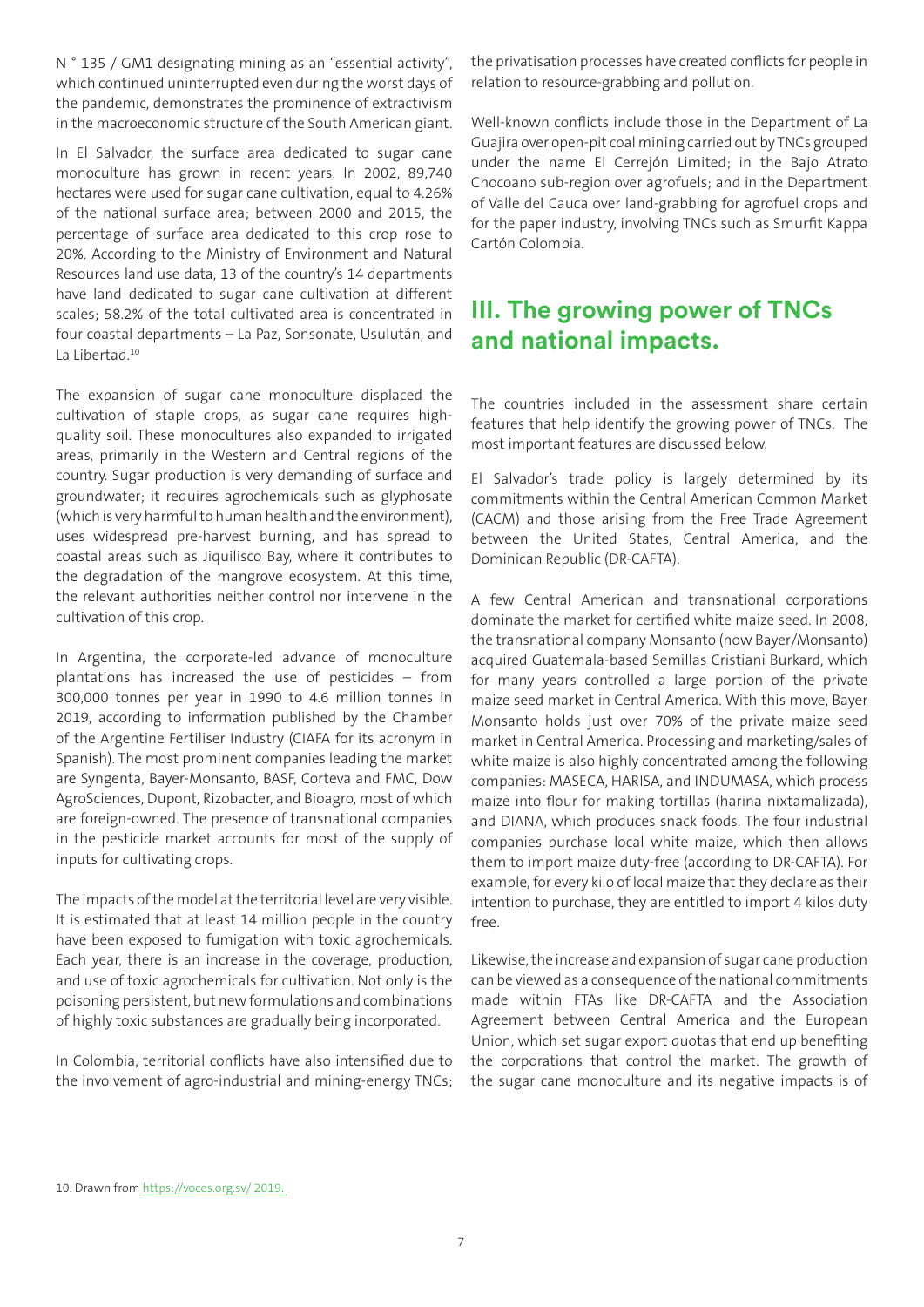great concern to social organisations campaigning against the plantations and the model of territorial occupation and destruction perpetrated by large corporations.

The neoliberal policies implemented in Mexico during President Peña Nieto's administration led to a significant increase in the profits of large agribusiness corporations, to the detriment of peasants and independent producers. According to reports sent to the Mexican Stock Exchange, the earnings of Grupo Gruma (Maseca) went from 702 million Mexican pesos in January-June 2012 to 1.12 billion Mexican pesos in the same period one year later – a growth of 59.2%. Meanwhile, Bachoco's earnings soared 333% from January to June 2013 compared to the same period of 2012, jumping from 316 million Mexican pesos to 1.37 billion Mexican pesos. For its part, Grupo Bimbo's earnings grew by 41.5% in the first half of 2013, compared to the same period of the previous year.11

These companies focus on large-scale production and national and international markets, and were able to increase their presence thanks to models of distribution and sales that weaken and eliminate small retailers and independent producers. FEMSA-owned OXXO convenience stores are emblematic of this situation, posing fierce competition to grocery stores around the country. For every OXXO store that opens, at least five shops in the surrounding area are estimated to go bankrupt and shut down. OXXO has the same negative impact on grocery stores as Starbucks has on coffee shops, depriving thousands of families of their income.

In Argentina, hundreds of investigations and multiple legal cases have demonstrated the relationship between the presence of toxic agrochemicals in the environment and their serious consequences on people's health: increases in miscarriages; birth defects; increases in oncological diseases (different types of cancer, lymphomas, leukaemia); respiratory, stomach and skin diseases. The use of these chemicals in food production is also of concern because of the residues that remain in fruits, vegetables, grains, and by-products. A control study by the National Service for Agri-Food Health and Quality (SENASA for its acronym in Spanish) detected the presence of pesticides in 7,869 samples of 48 types of fruits and vegetables. Of the total amount tested, 31% of samples exceeded the maximum limits mandated by the agency, and 7% of the positive samples were found to contain active ingredients banned in the European Union. The ten toxic agrochemicals with the highest presence in food were: Imidacloprid (33 foods), Benomyl (32 foods), Chlorpyrifos (28) Azoxystrobin (25) Lambda Cyhalothrin (24),

Tebuconazole (23), Cypermethrin (21), Difenoconazole (21), Bifenthrin (17), Fludioxonil (17). Of the active ingredients in these toxic agrochemicals, 75% are hormone disrupters, 49% are carcinogen, and 20% are cholinesterase inhibitors (neurotoxic properties).

Since the right-wing government took office in Brazil through a coup d'état, it has set out to weaken environmental agencies. Initiatives include Presidential Decree 9.806 of 28 May 2019, which changed the composition of the National Environment Council (CONAMA for its acronym in Portuguese) to restrict the number of seats allocated to civil society and environmentalists. This compromised civil society's ability to participate in, and influence the setting of environmental standards and criteria for permitting TNC's actual or potential polluting activities.

Some of the companies that benefit from the policy of dismantling environmental safeguards, particularly regarding deforestation in the regions of Amazonia and El Cerrado, are: JBS, Cargill, Bunge, Costco, McDonald's, Burger King, Sysco, Gestora, Ahold, Delhaise, Albertsons, Aldi, Arla, Asda, C&S, Danone, Edeka, Food4Less, Kroger, Meijer, Morrisons, Safeway, Sainsbury's, Sam's Club, Save Mart Supermarkets, Target, Vons, Walamart, Yum!, Carrefour, Pilgrim's, Marks & Spencer, Nestlé, Subway, Wegmans, E.Leclerc, and Casino.12

Furthermore, extractivist corporations like Vale increased their profits in 2020. According to data from the Ministry of Mines and Energy, the companies made 37.6% more profit during the pandemic, thanks to the designation of mining as an essential activity, while the country recorded the highest death toll in the region due to COVID-19 and the government's denialism towards this tragedy of national and international magnitude.

# **IV. Women's rights violations.**

Across the national assessments, the violation of women's rights appears as a common feature in the policies and regulations that contribute to strengthening the power of transnational corporations. This section looks at the main findings regarding women's rights violations, a trend that is unfortunately widespread and worsening throughout the region.

In Argentina, there is an urgent need for a regulatory framework that addresses and eradicates the gender

11. Suárez, V. 2013. El Campo en tiempos de Peña Nieto. La Jornada del Campo (21 December 2013). [https://issuu.com/la\\_jornada\\_del\\_campo/docs/](https://issuu.com/la_jornada_del_campo/docs/jornada_del_campo_75_web/4) jornada del campo 75 web/4

12. Available at: <https://stories.mightyearth.org/amazonfires/index.html>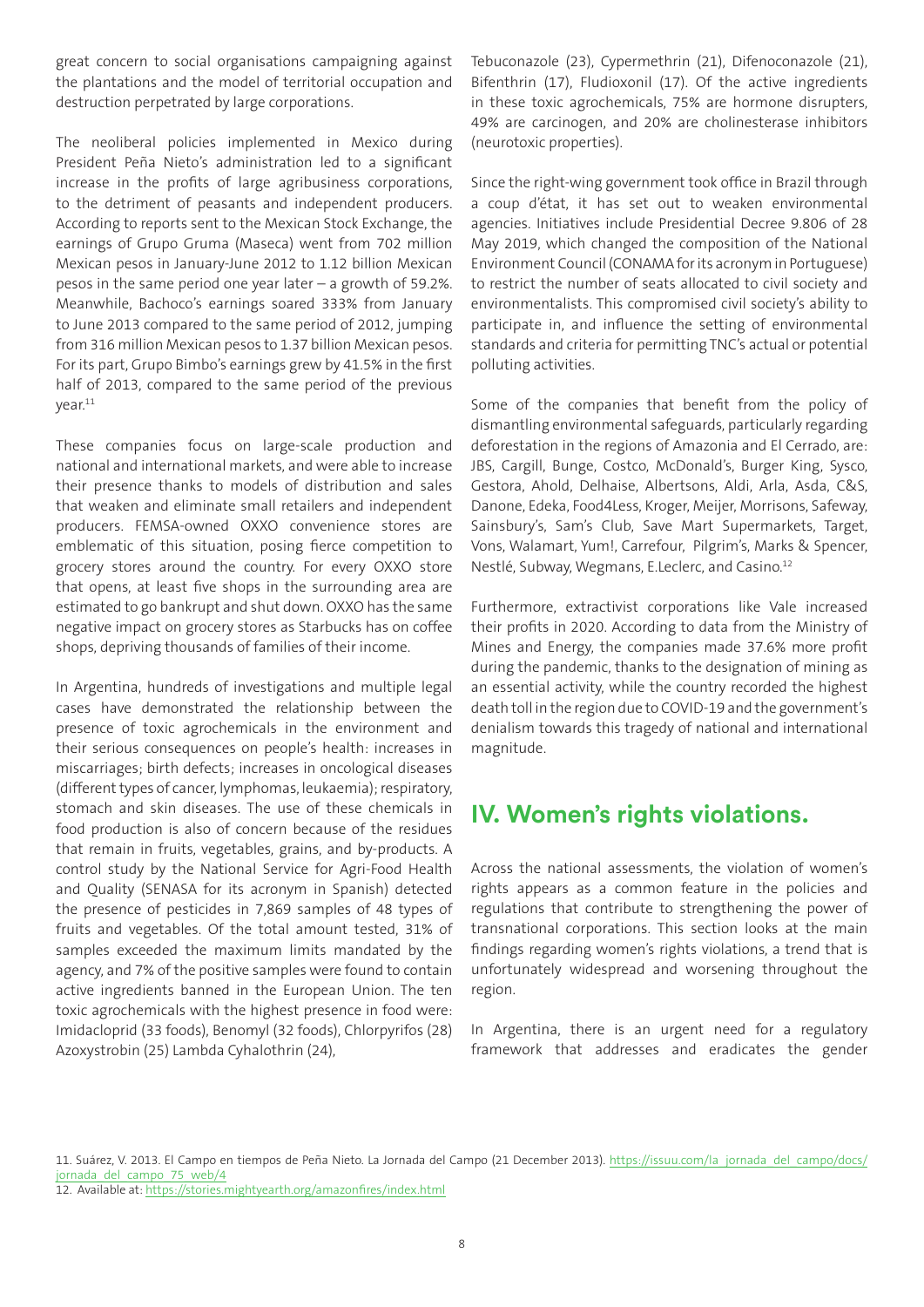inequalities inherent in the current agricultural model. Peasant women are exposed to a double violence: on the one hand, patriarchal violence due to their condition as women, and on the other hand, the violence perpetrated by TNCs in rural areas, causing poisoning, evictions, and dispossession.

To this situation, we must add a third type of violence faced by women who actively decide to defend territory and life. This violence is expressed in the repression against women perpetrated by the State instruments against which they struggle. It is also expressed in the private sphere, where many women are victims of violence perpetrated by people in their close circle; this patriarchal violence intensifies due to their public roles as social and environmental activists, which breaks with what is viewed as their "natural" place within the family and in society.

Peasant women work double or triple shifts, as their daily work in agricultural production is coupled with all the tasks involved in caring for children and the elderly.

Furthermore, women's land tenure is practically non-existent, as is their role in making decisions about production systems and commercialisation, and their participation in training and organisational decision-making spaces.

Some examples of this conflict include sexual violence in the surroundings of plantations or other large-scale exploitations; the imposition of prostitution as "entertainment" for corporate employees; additional work caring for family and community members who are sick due to environmental causes; and difficulties in obtaining direct access to common resources such as water, energy, and food.

Thus, it is essential to advance towards law proposals that recognise and address these inequalities; fundamentally promote peasant women's access to land; provide mechanisms for accompaniment and prevention of violence; and ensure access to rights such as health, education, and formal employment. Because without a peoples' grassroots feminism, there is no food sovereignty.

In Costa Rica, women hold only 8% of agricultural land. Nevertheless, as in the rest of the world, rural women produce about half of the food consumed.13

Despite women's central role in food production, agriculture is often seen as a male domain. At agricultural organisation meetings, in supply shops, or at farmers' markets, most of the participants are men. This is not the natural way, but a social construction whereby men belong in the field and women belong in the home, taking care of the men, who do the "hard work".

The reality is that many women carry out all kinds of productive work on family farms, plus additional care work and community activities, constituting a triple burden. This often requires women to stay closer to home to tend to the family's social needs, and these additional demands mean that women are less likely to attend meetings and occupy positions of power in the agricultural fabric. The undervaluing of care work and the fact that it is unpaid is rooted in a colonial past.

Moreover, institutional mechanisms to facilitate women's increased access, tenure, and control over land have been insufficient. Women's achievements in this regard are more a result of the support from women's networks as well as their own strength and tenacity.

The gender gap in land ownership is linked to marriage rules, inheritance norms and practices, State land distribution policies, and the creation of land markets. This situation also limits women's opportunities to develop their own projects or in coordination with other women, as not having property in their own name limits their access to credit or other services.

As women's rights are violated, so too is the right to a healthy and balanced environment under constant threat. In the communities surrounding monoculture plantations, the intense noise from the fumigation planes begins at five o'clock in the morning. The poison is sprayed not only over the fields, but also over community residents. In 2007, for example, the water sources in several communities in Costa Rica's Siquirres district were poisoned by the pineapple plantations, forcing residents to fetch water with buckets and bottles from a tanker truck, a task mainly carried out by women.<sup>14</sup> Women have suffered health problems caused by contaminated water, and are responsible for caring for families made ill by the agrochemicals used by the transnational monoculture companies.

In Costa Rica (as in many other parts of the world), the pollution, the loss of food, and the deterioration of their own and their families' lives, drives women to commit to the struggle for environmental justice, to adopt agroecological practices, and to fight against these models of pollution and oppression.

In El Salvador, women's productive work is generally associated with their role as secondary earners.

<sup>13.</sup> Suárez, V. 2013. El Campo en tiempos de Peña Nieto. La Jornada del Campo (21 December 2013). https://issuu.com/la jornada del campo/docs/ jornada del campo 75 web/4

<sup>14.</sup> www.elpais.cr (2010). AyA oculta información revelada sobre contaminación de agua con agroquímicos. [https://kioscosambientales.ucr.ac.cr/noticias/](https://kioscosambientales.ucr.ac.cr/noticias/noticias-ambientales/189-aya-oculta-informacion-revelada-sobre-contaminacion-de-agua-con-agroquimicos.html) [noticias-ambientales/189-aya-oculta-informacion-revelada-sobre-contaminacion-de-agua-con-agroquimicos.html](https://kioscosambientales.ucr.ac.cr/noticias/noticias-ambientales/189-aya-oculta-informacion-revelada-sobre-contaminacion-de-agua-con-agroquimicos.html)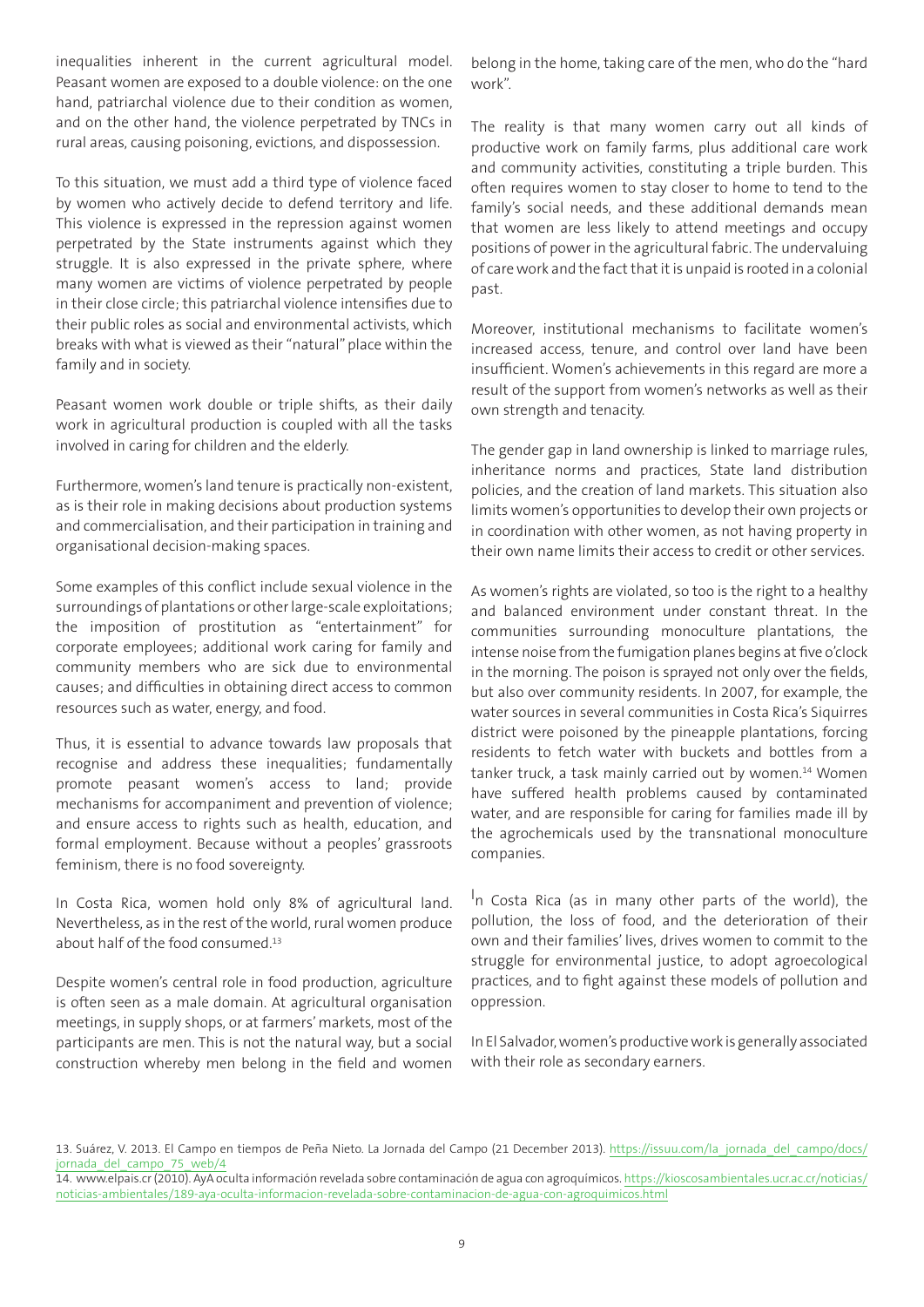Although there are women working in the formal sector of the economy, a larger number of women work unpaid in family enterprises, taking care of agricultural tasks deemed as secondary.

There are very few employment opportunities for women in the sector, compared to those offered to men. Wages in the sector are also a problem, as they are not proportional to the cost of living (basic food and services). Although the minimum wage in the agriculture sector has gradually gone up, the increases have been minimal in relation to the real cost of living. The gender wage gap in El Salvador has widened by 12.4 % in the last 12 years, making it the Central American country with the greatest setbacks in providing economic opportunities for women, according to the World Economic Forum's (WEF) latest Global Gender Gap Report.

According to the Multipurpose Household Survey conducted by the General Directorate of Statistics and Census (DIGESTYC for its acronym in Spanish), women accounted for only 10.3% of agricultural landowners in El Salvador in 2018.15 Many rural women who farm are forced to work on borrowed or rented land. This has a clear impact on household income.

Processes to distribute agricultural land driven by the State since the 1980s have not achieved significant changes in the country's land tenure structure.

Access to land is key for women's economic autonomy. Land is an essential good, it is a means of production that can generate income, and it has use value (as a living space).

In Mexico, there have been a number of changes in agricultural policy claiming to guarantee women's rights. However, the impact of many of these changes has fallen far short of their stated objectives, and have proven insufficient to address the urgency and complexity of the issue. Land tenure is a crucial aspect of agricultural policies. In this sense, the first Ejido Law [which established ejidos as lands farmed individually or collectively, and held communally through traditional systems of land tenure] viewed male-headed households as the norm, and assumed that the right granted to the male head of the family was equivalent to granting the right to the entire household. The Ejido Law was reformed in 1971, and some reports claim that this included provisions that gave women the same land rights as men. However, the reality shows that there was no significant change. In 1984, only 15% of the ejido landholders were women and most of them had inherited their agrarian rights. That is, despite changes to the law, women were seen as a link in passing land from father to son. By 2007, only 24.7% of ejido land was held by women,

increasing to 32% as of 2020; this shows lack of significant change in women's land tenure.16

The situation reflects the fact that custom in peasant societies does not always regard women as landholders in their own right. This suggests that land dynamics are independent of the constitutional ejido framework, at least as far as women's rights are concerned. Restricted access to land tenure creates limitations for women's participation in political decisionmaking over their territories, as they have neither voice nor vote in the highest decision-making body, which is the assembly.

Food policies are connected to agricultural policies, and they are both implemented through rural subsidy programmes. The programmes that claim to support peasant women reinforce conventional gender roles and/or increase their workloads. Subsidies are contingent on carrying out certain tasks that are the responsibility of female heads of households, thereby reinforcing the existing division of labour rather than promoting gender equity. Women are taken out of the family unit and are conditioned to the idea that their access to subsidies depends on the performance of tasks such as cleaning educational and public spaces, compulsory participation in family planning lectures, and food preparation for school breakfast programmes, among others.

Migration is another consequence of agricultural policies, as peasants migrate in response to the various factors that threaten the viability of agriculture  $-$  such as the fall in commodity prices or the impacts of the FTAs of the 1980s and 1990s. When men migrate, women who remain caring for the home must adapt to changes in all areas of their lives. Becoming entirely responsible for her household, she has to take on more tasks and duties within agricultural production, while having limited decision-making power regarding the family land and limited access to resources for support.

Another aspect is the migration of women. The vegetable agro-industry, mainly in northern Mexico, employs a high percentage of women. They tend to have the lowest wages – often paid by the hour – under temporary conditions, and they are usually paid less than men are, even though they perform the same activity and may have better skills. Women are generally over-represented in the agricultural industry.

Studies conducted in various areas of Mexico show the precariousness and uncertainties that women day labourers face. Their opportunities for work are scarce and often temporary. They are forced to work in highly disadvantageous conditions facing, among other issues, huge workloads; long

<sup>15.</sup> [www.elpais.cr](https://www.elpais.cr/) (2010). AyA oculta información revelada sobre contaminación de agua con agroquímicos. <http://www.kioscosambientales.ucr.ac.cr/> 16[. http://www.digestyc.gob.sv/index.php/novedades/avisos/869-ya-se-encuentra-disponible-la-publicacion-ehpm-2018.html](http://www.digestyc.gob.sv/index.php/novedades/avisos/869-ya-se-encuentra-disponible-la-publicacion-ehpm-2018.html)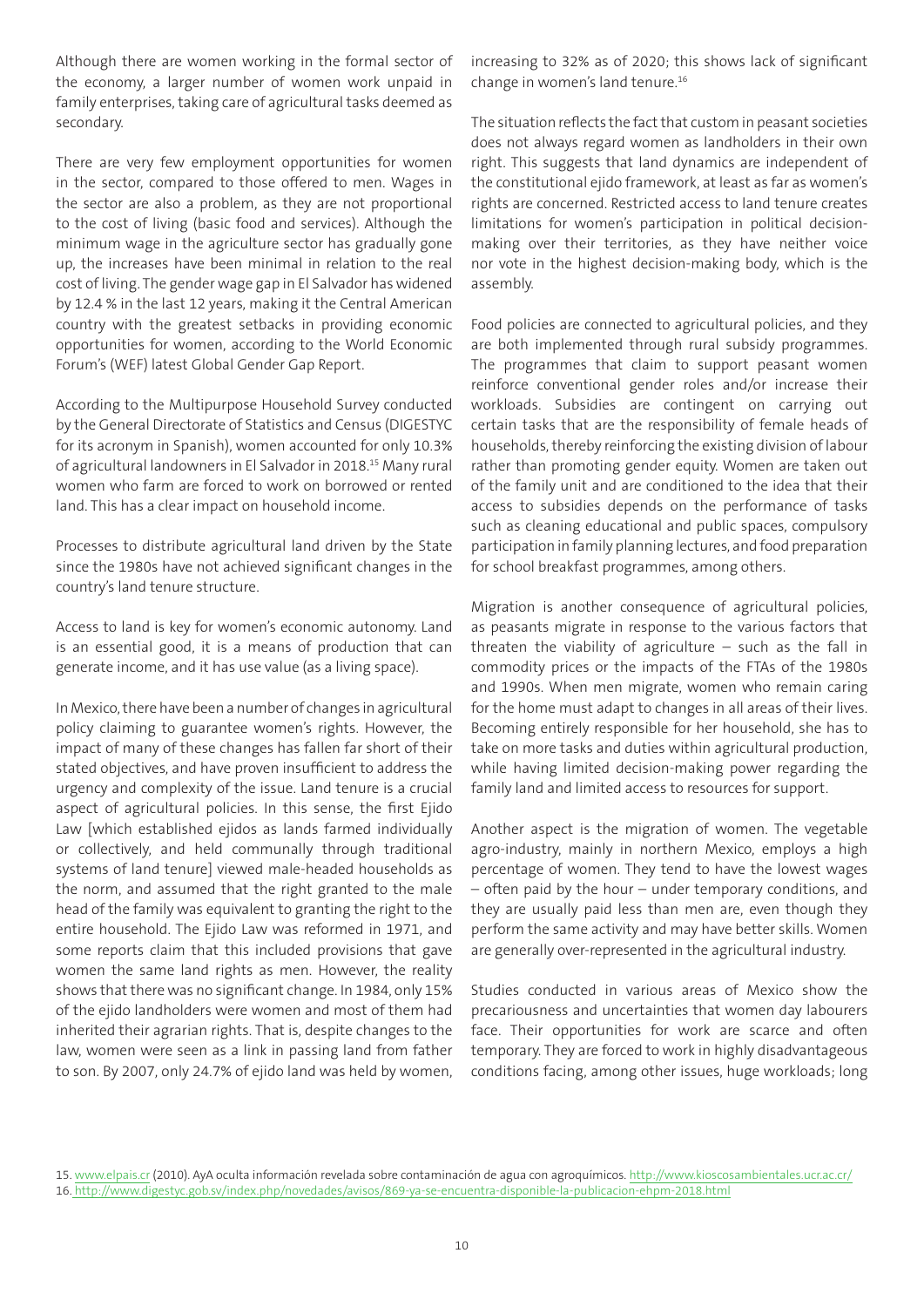days; low wages; lack of protection for any kind of rights; exposure to pollutants and extreme temperatures; as well as work insecurity, discrimination, and violence. If they are migrants, that places them at higher risk and uncertainty. It must be noted that women's conditions do not change significantly when they live adjacent to the agricultural fields where they work, since they encounter violence at all times – at work, at home, and in the social environment. The discrimination they face is also permanent  $-$  as women, indigenous, poor, and working class.

Although most public policies in Ecuador include strategies for "gender equality", "inclusion", and "equity", the gap and structural inequalities that women face in most aspects of their lives remain unchanged. Moreover, although many of the inequalities broadly apply to all women in Ecuador, an intersectional approach reveals that not all women experience the same conditions. There are significant differences based on social class, age, whether they live in rural or urban areas, ethnic identity, possible disabilities, etc.

Distribution of labour is one factor among the differences in condition and the multiple inequalities that women experience; women generally have a much higher workload than men do, but the gap is especially wide in rural areas. While urban women dedicate many more hours to unpaid work than men, the situation among rural women is much worse. Women in rural areas have a lot more work; they are generally responsible for working the family land during the week, producing food or taking care of the animals to feed the family and for direct sales, selling at markets, or bringing to shops. In addition to the productive work, women are also responsible for the reproductive tasks of caring for the home, the children, the elderly, preparing food, administrating the family income, community and organisational tasks, cultural production, etc.

Rural women's work overload is exacerbated by the "feminisation of rural areas"  $-$  a phenomenon created by the low income generated from family production, which leads primarily men to work outside the family land as paid labourers, or migrate to cities in search of paid work. As a result, women are regularly left in charge of working the land and being responsible for the production and sales, caring for seeds, providing food, and preparing food for the home  $-$  a vital base for family members' reproduction of life.

This crisis has worsened with the COVID-19 pandemic and its impacts on the lives of peasant and indigenous women. While these communities face the absence of the State as guarantor of their rights, women are the ones who have sustained life in

rural areas during the pandemic through their care work and community organisation.

In Brazil, the government's position and the changes imposed on gender policies have created a devastating situation. In line with his campaign discourse, among Bolsonaro's first measures was the transformation of the Ministry for Human Rights into the Ministry for Women, the Family, and Human Rights. This change meant the insertion of conservative values around the "traditional family" into human rights policies, and ignited the struggle against the so-called "gender ideology".

Minister Damares has taken efficient measures to combat gender policies, confronting the Federal Psychology Council's position against "gay conversion therapy". Damares also participated in the re-launching of the Parliamentary Front in Defence of Life and Family, which champions proposals such as the Family Statute, the Unborn Child Statute, and Constitutional Reform Proposal number 29/2015, which seeks to modify the right to life to include the right to life from the moment of conception. All of these proposals directly affect women's reproductive and sexual rights, as well as LGBTQI+ rights.

The government's most recent nonsensical act was vetoing access to menstrual pads for students who cannot afford them, a key factor in school dropout. According to the president's office, the veto was due to a lack of budget allocation, when actually the law proposal states that the resources would come from the Unified Health System (Brazil's public healthcare system, SUS for its acronym in Portuguese).

In a recent report, the Institute of Alternative Policies for the Southern Cone (PACS for its acronym in Portuguese)<sup>17</sup> found that many of the TNC-led projects in territories serve to strengthen of the sexual division of labour and lead to a lack of infrastructure; the presence of large groups of male workers; the intensification of women's economic dependence; increase in domestic violence; precarious conditions and pollution; increased reproductive work; and the reproduction of the patriarchal definition of family.

<sup>17.</sup> QUEIROZ, Ana Luísa; PRAÇA, Marina; BITENCOURT, Yasmin; ALMEIDA, Aulete Maria de; MELO, Cecília Vieira de; BRUSTOLIN; Cíndia; VIEIRA, Flávia do Amaral; BAMBIRRA, Liara; LOURENÇO, Simone Andréa; SILVA, Sislene Costa da. Mulheres atingidas: territórios atravessados por megaprojetos. Rio de Janeiro: PACS, 2021. Available at: <http://biblioteca.pacs.org.br/wp-content/uploads/2021/03/MULHERES-ATINGIDAS.pdf>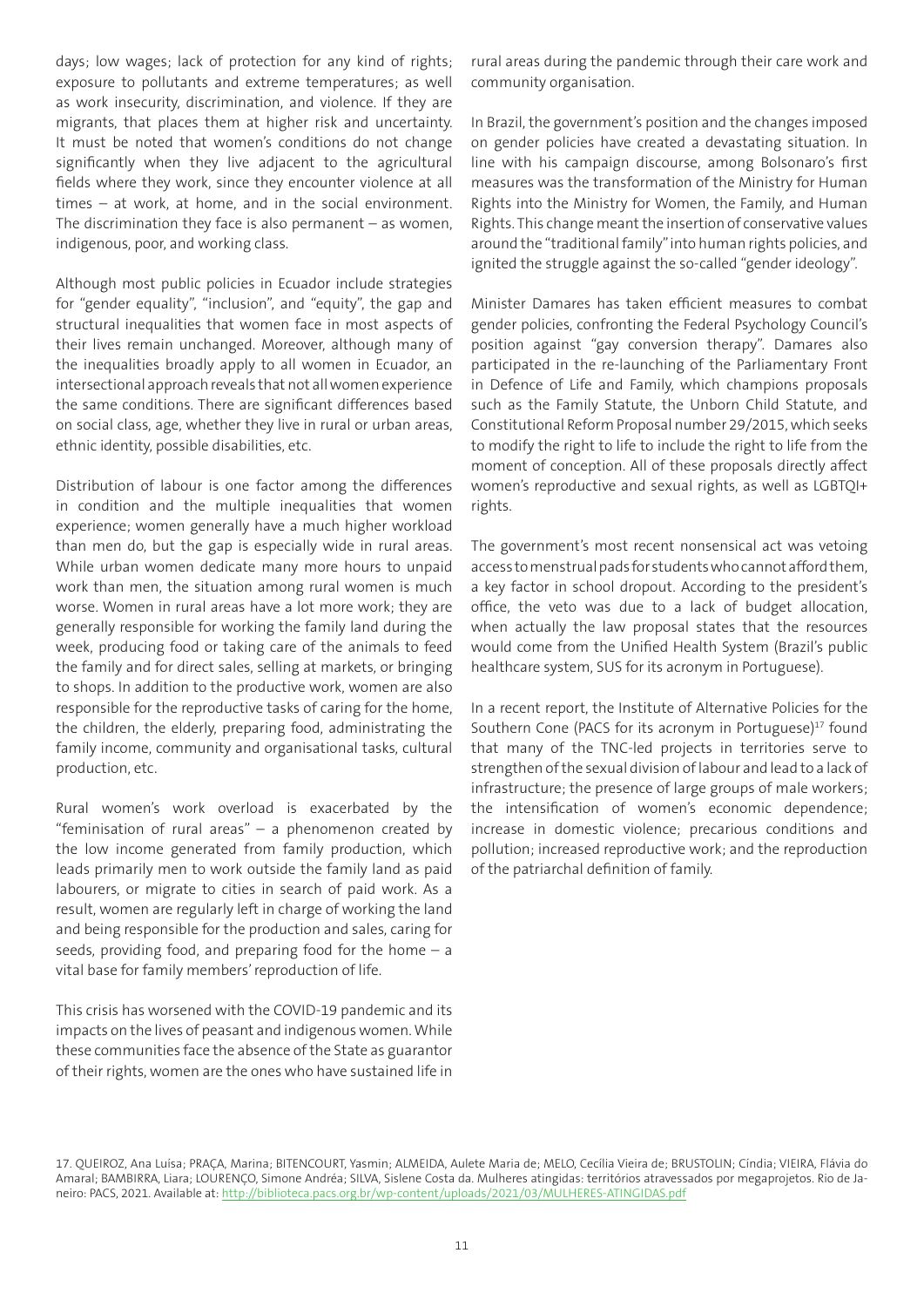### **V. Proposals for strategies to confront the power of TNCs.**

The ATALC groups that conducted the assessment identified several proposals to confront the power of TNCs. These proposals have commonalities regarding their content, scale, and vision; and we believe they apply for the entire region.

#### **i)** *Social organisation and political formation*

#### *The struggle against patriarchy and systemic oppressions*

Faced with threats and rights violations perpetrated by large companies in their territories, women are organising themselves, converging with other social movements to take national and international action, and exposing the existing conflicts between capital and the sustainability of life.

In a patriarchal society, women have taken responsibility for rebuilding the social and territorial fabric destroyed by the appropriation and plundering of large corporations for their capital accumulation. For example, women bear the burden of deteriorated water quality and other impacts on the hydrological cycle due to mining and agribusiness activity, while directly and systematically suffering violence from companies and the forces that protect their interests.

Women's resistance against corporate power is built daily, starting from their bodies, their community, their territory. The resistance encompasses a commitment to creating strong unity agendas that incorporate the challenging of patriarchal, racist, and class oppression as a crucial dimension of movements' common struggle.

In this way, women take on key struggles to achieve environmental, social, economic, and gender justice, such as the defence of the commons. These struggles also include a commitment to new social and society-nature relations that reverse the systems of oppression and exploitation, as well as the construction of ecological and just systems of production and peoples' sovereignty that counter the life-threatening logic of capitalist accumulation.

#### *Indigenous Peoples' resistance*

The historical resistance of Indigenous Peoples has been vital in the defence of territory and collective rights. Indigenous Peoples are leading the resistance against Bolsonaro's government in Brazil. This government has clearly pushed an anti-indigenous policy while at the same time maintaining a strong connection with agribusiness and mining companies, whose interests it protects, thus enabling invasive and destructive actions on indigenous territories.

One example of resistance is the Yanomami Peoples in the state of Roraima in Northern Brazil. Throughout all of 2021, they confronted numerous invasions aimed at making way for new mining activities. In the current context, not only are the Yanomami deeply affected by the physical violence committed to clear their territory, but they also face the risk of contagion from the pandemic. In recent decades, the Yanomami have organised themselves to demarcate their territory and expel the mining and logging activities. Responding to flagrant violations of Yanomami rights, in May 2021 the president of the Constitutional Court ordered the government to take measures to guarantee the human rights, health, and physical integrity of indigenous people in the territory.

In 2020, the Association of Brazil's Indigenous Peoples (APIB for its acronym in Portuguese) and Amazon Watch published a report exposing the complicity of international financial institutions in the destruction of Indigenous Peoples. BlackRock, Vanguard, JP Morgan, and Bank of America were among the institutions named in the report, criticised for investing in the harmful activities of Vale, Anglo American, Belo Sun, and Cargill.

In a landmark for mass mobilisation and resistance, in April 2021, Indigenous Peoples marched and camped in Brasilia under the banner of Terra Livre (Free Land), denouncing the "Milestone Thesis",18 demanding more health measures in the pandemic, and demonstrating against mining in Indigenous lands. More than 6,000 people from 117 Indigenous Peoples returned to Brasilia in August 2021 to demonstrate against the "Milestone Thesis". These were the biggest mobilisations of the year, and they succeeded in attracting national and international attention to the violations of their rights.

#### *Building community networks*

A key strategy is to continue building and strengthening networks within and across communities, as well as sharing experiences that contribute to building fair and reciprocal social relationships, and to the defence of territories and livelihoods.

Resistance is crucial in the defence of territories and rights, thus it must be strengthened through organising processes, alliance-building, political formation, and popular education.

<sup>18.</sup> As explained earlier, the "Milestone Thesis" (Marco Temporal in Portuguese), recognises as ancestral lands only those occupied by indigenous communities at the time of the Constitution's entry into force in 1988.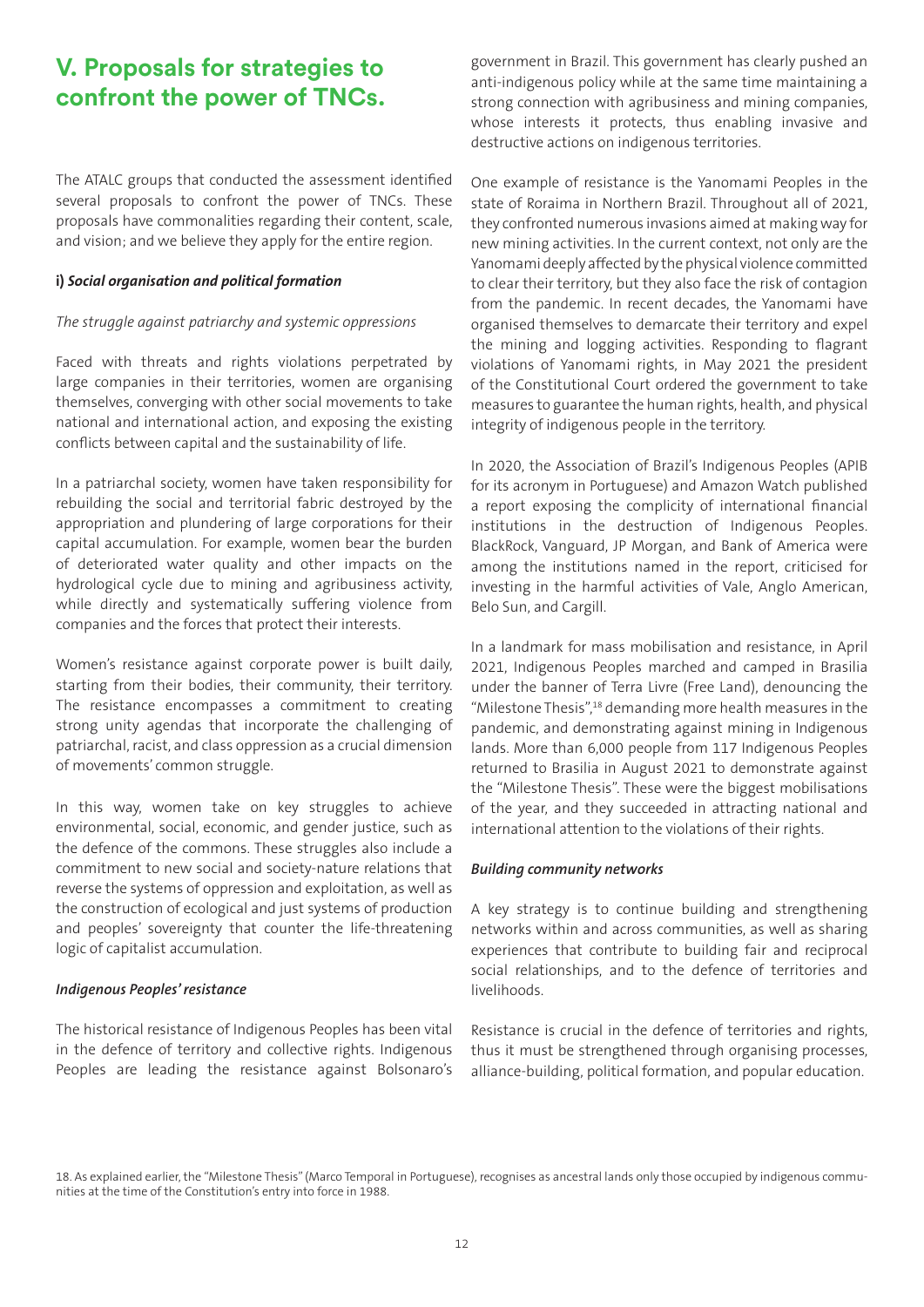Also identified was the need to reclaim the historical memory regarding the struggle for environmental justice led by communities and peoples, to draw lessons and develop strategies.

It is also important to inspire young peasants and promote their active participation, involving them in building food sovereignty and agroecology, demonstrating how changing the model can contribute to fulfilling their rights.

Unity in struggle is essential, which is why supporting efforts to defend the rights of agricultural workers is also important.

#### *ii) Political formation, dissemination, influencing public opinion*

The struggle against the power of TNC and in defence of peoples' rights and their territories requires political formation conducted in convergence with movements that struggle for environmental justice, the feminist movement, the peasant movement, the trade union movement, Indigenous Peoples, and Afro-descendent and *quilombola* communities.

ATALC groups strongly believe in building alliances with organised peoples that struggle to ensure their territories are free from agribusiness and extractivism. Exchanges of experiences, methodologies, and organisational methods between peoples that build and defend territory is strategic in strengthening resistance against the power and activities of TNCs and the resulting rights violations. Also important is advancing in the construction of emancipatory agendas like food sovereignty and community forest management.

Political formation and popular education facilitate the sharing of knowledge and experience acquired in international advocacy to end TNC's political influence and impunity.

To strengthen the struggle against monocultures and the destructive energy system, the ATALC groups identified the need to raise more awareness among the urban population regarding the impacts of these models. This entails disseminating information on how these forms of private appropriation and plundering of territories affect not only the communities and peoples who inhabit them, but also the ecological systems and their functions, thus posing a real threat to nature and the fulfilment of the rights of the population as a whole, including the right to health, water, food, etc.

Materials produced by the communities themselves – audio-visuals, infographics, popular education publications – can enrich dissemination campaigns, helping the public understand community struggles against monocultures and hydroelectric projects, or against large-scale renewable energies.

#### *iii) Demanding public policies and legal actions*

Compiling information about the socio-environmental problems that communities and peoples face is an important strategy to support their struggles, as is the critical analysis of the strategies that TNC and governments use, and their impacts on territories and the rights of peoples.

Another way of supporting resistance against the expansion of monoculture, agribusiness, and extractivist projects is to take a public stance and use different tools to demand recognition for the rights of peoples and affected communities; they are the ones who must decide what they want for their territories.

Across the continent, demands for public policies, laws, and regulations that guarantee rights and protect territories are increasingly powerful, especially in a context of deep socioenvironmental crisis.

This strengthens the voices calling for the adoption of a UN Binding Treaty that will help put an end to TNC's impunity and ensure justice for peoples and communities affected by the rights violations perpetrated by TNCs. Also gaining strength are demands for policy changes to reverse the destructive impacts of the neoliberal doctrine and the unfair trade relations imposed by FTAs and TNCs. Other demands seek to eliminate the advantages and subsidies that support the destructive production model of agribusiness and extractive industries, which also benefit the corporations leading this model.

Many of the policy proposals being developed call for the recognition of the work and ancestral knowledge of peasants – particularly women – through the approval and implementation of legislation to promote a feminist approach to agroecology and food sovereignty, as well as the defence of peasant seeds. Likewise, the defence of water, watersheds, and aquifers is a central pillar in the formulation of grassroots policy proposals.

In contrast to governments such as that of El Salvador – whose climate change narrative omits the importance of the participation of rural communities, environmental social organisations, and feminist organisations in policy development – organisations fighting for climate justice emphasise the significance of accumulated experience and knowledge about the territories when developing justicebased proposals and responses to the climate crisis.

As Otros Mundos AC /FoE Mexico highlights, political action often focuses on local matters and on processes coordinated through networks for the defence of territory. This favours the construction of proposals that integrate food sovereignty and energy alternatives, in order to confront destructive projects such as mining, monocultures, and hydroelectric dams.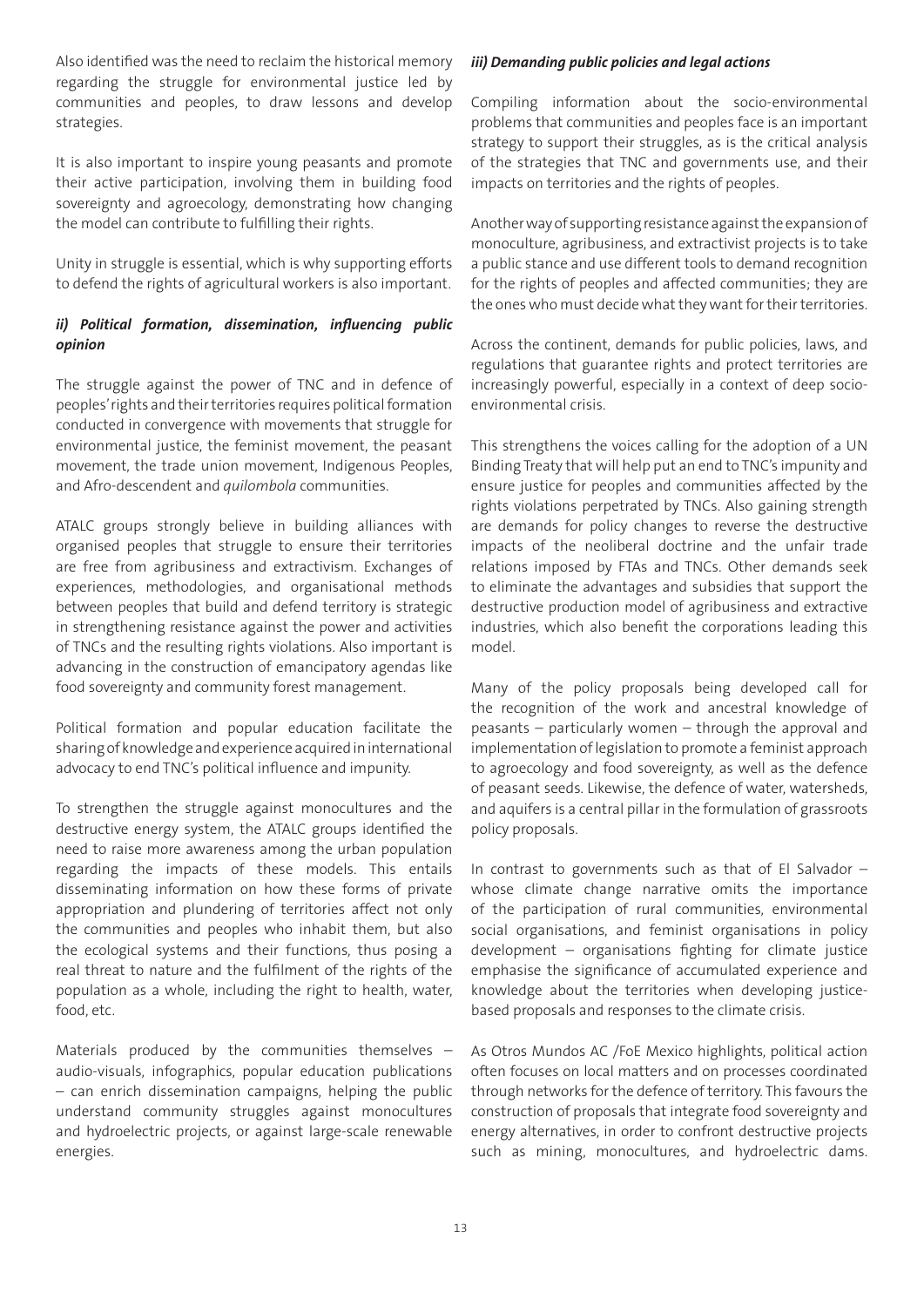Campaign experiences like *"Sin Maíz no Hay País"* ("There is no country without maize") or *"El campo no aguanta más"*  ("The countryside can't take it anymore") demonstrate how coordination between organisations can sustain legal processes that achieve some degree of influence, especially at the local level. In any case, for the Mexican group, advocacy goes beyond demanding public policies and legal frameworks; it includes political formation for journalists and lawyers on topics such as monocultures and the extractive model, human rights, and the defence of land and territory.

The architecture of impunity built for TNCs in Brazil raises the need to develop a local-to-global strategy that seeks to change national legislation while at the same time contributing to the struggle for binding international legal instruments that include the obligation of TNCs to respect human rights. As noted earlier, this analysis reinforces the importance of continuing to push for the approval of a Legally Binding Treaty on Human Rights and Transnational Corporations. The Treaty must meet the demands of social movements: it must be a strong instrument, ambitious in scope, and effective as an international legal framework in guaranteeing an end to the impunity of TNCs and justice for the peoples affected by the violations that corporations have perpetrated.

#### *iv) Food Sovereignty*

The struggle for food sovereignty is vital for overturning TNC's control over territories and the food system that creates hunger, destruction, and socio-environmental crises.

The food crises have shown that hunger originates in the imposition of production systems that create huge environmental degradation and the concentration of productive resources. These food production systems are highly dependent on petroleum-based resources, destroy biodiversity, pollute water, and threaten people's health.

In this context, social movements have been developing production systems that are ecological, just, and diverse, and that confront the logic of agribusiness. Policy changes are needed to make these systems viable, and movements have proposed municipal and national policies to guarantee the production, distribution, and consumption of healthy food for all. Social movements have also demanded that these policies recognise the active role of women, and the need to guarantee the fulfilment of their rights to land, water, seeds, and the necessary resources for production.

A crucial element in the fight for food sovereignty is the dismantling of patriarchal oppression, thereby giving rise to new social relations that are based on solidarity and respect, that reverse inequalities and the sexual division of labour, while also guaranteeing women's autonomy.

Another key dimension is the strengthening of the social fabric

and the diverse forms of constructing territory and relating with nature. This is why the focus has been on strengthening peasant production and consumption networks, the exchange of products, and the development of local markets, as well strengthening relationships between peasants and the rest of the population to promote exchanges without intermediaries.

#### *v) Agroecology: the path towards food sovereignty*

Agroecology uses ancestral practices that respect nature and human beings in order to produce food that is healthy, plentiful, and accessible to the entire population. To this end, its production systems integrate natural cycles, care for the soil, appropriate water management, as well as protecting and fostering biodiversity, while at the same time proposing rural development strategies directed at fulfilling peasants' rights. Agroecology promotes women's participation, as well as visibility and recognition of women's work. This entails breaking not only with a dominant agricultural model, but also with a patriarchal system that oppresses women.

Public policies must redefine and reorient agricultural praxis in order to put food at the centre of life. This entails recognising the economic and cultural value of the work of peasants' work – both men and women – as well as the reproductive work that is essential to life, thus displacing our society's current